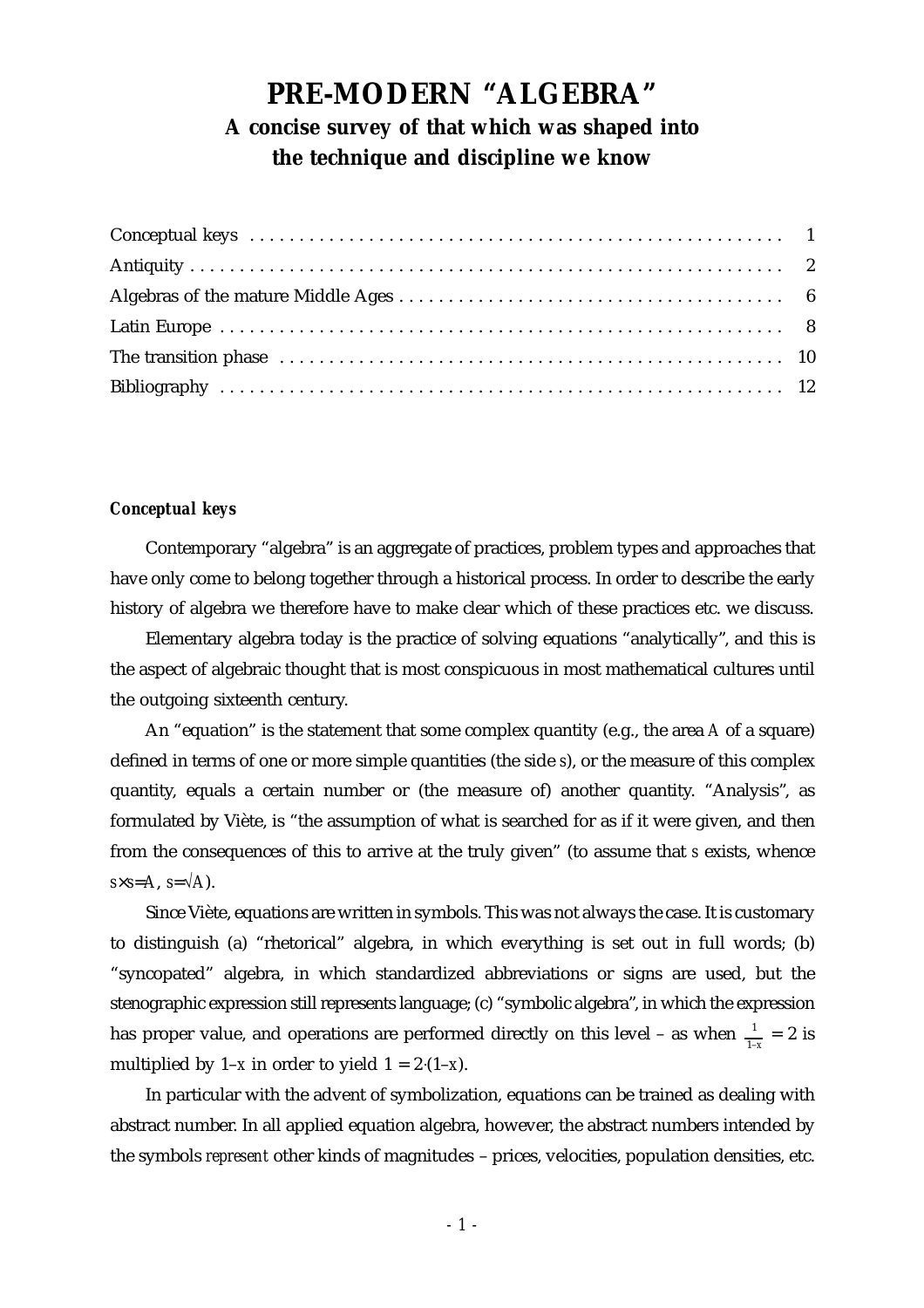Beyond being a technique for solving equations, algebra is also a theoretical discipline, dealing with the classification of equations, the principles used to solve them, the existence of and relations between solutions, etc. Such concerns are less frequent in pre-Modern times. Finally, contemporary algebra encompasses group theory and its kin, which (*inter alia*) grew out of methods developed in traditional theoretical algebra, but which has left the concern with equations behind.

#### *Antiquity*

Egyptian texts from the early second millennium BCE present us with two basic elements of algebraic thought: a representation in terms of an abstract quantity or "heap"; and the use of a "false position" in an analytical argument, exemplified by the following problem with solution (in paraphrase):

A heap with its fourth part added produces 15. Assume for convenience that it is 4. Adding its fourth part gives 5. Since we should have  $15/5 = 3$  times as much, the quantity must instead by  $3 \cdot 4 = 12$ .

Arguments by false position were also used to solve homogeneous problems of the second degree.

Much more is offered by cuneiform texts from the Old Babylonian period (*c.* 2000–1600 BCE, mathematical texts *c.* 1800–1600).

Firstly, the false position was widely used in first degree problems (as elsewhere until recent centuries). Secondly, a functionally abstract representation

by means of measurable segments ("length", "width", "square side") and rectangular areas served to treat first- and seconddegree problems about quantities of many kinds.

Second-degree problems were solved by means of "naive" cut-and-paste procedures. An example finds two numbers (say, *p* and *q*) whose product is 60 and whose difference is 7. The numbers are represented by the length and width of a rectangle with area 60 (see the figure). The excess of length over width is bisected and the outer half moved so as to contain together with the inner half a square 3½×3½; adding this small square produces a large square of area 72¼ and thus side 8½. Restoration of the piece that was moved shows that the width of the rectangle must be 5 and its length 12. The procedure is "naive" in the sense that no effort is made to prove that the procedure is correct – this is



 $12$ 

 $\rightarrow$ 

 $\uparrow$  $\overline{D}$ 

 $\downarrow$  $\frac{1}{2}$  $\uparrow$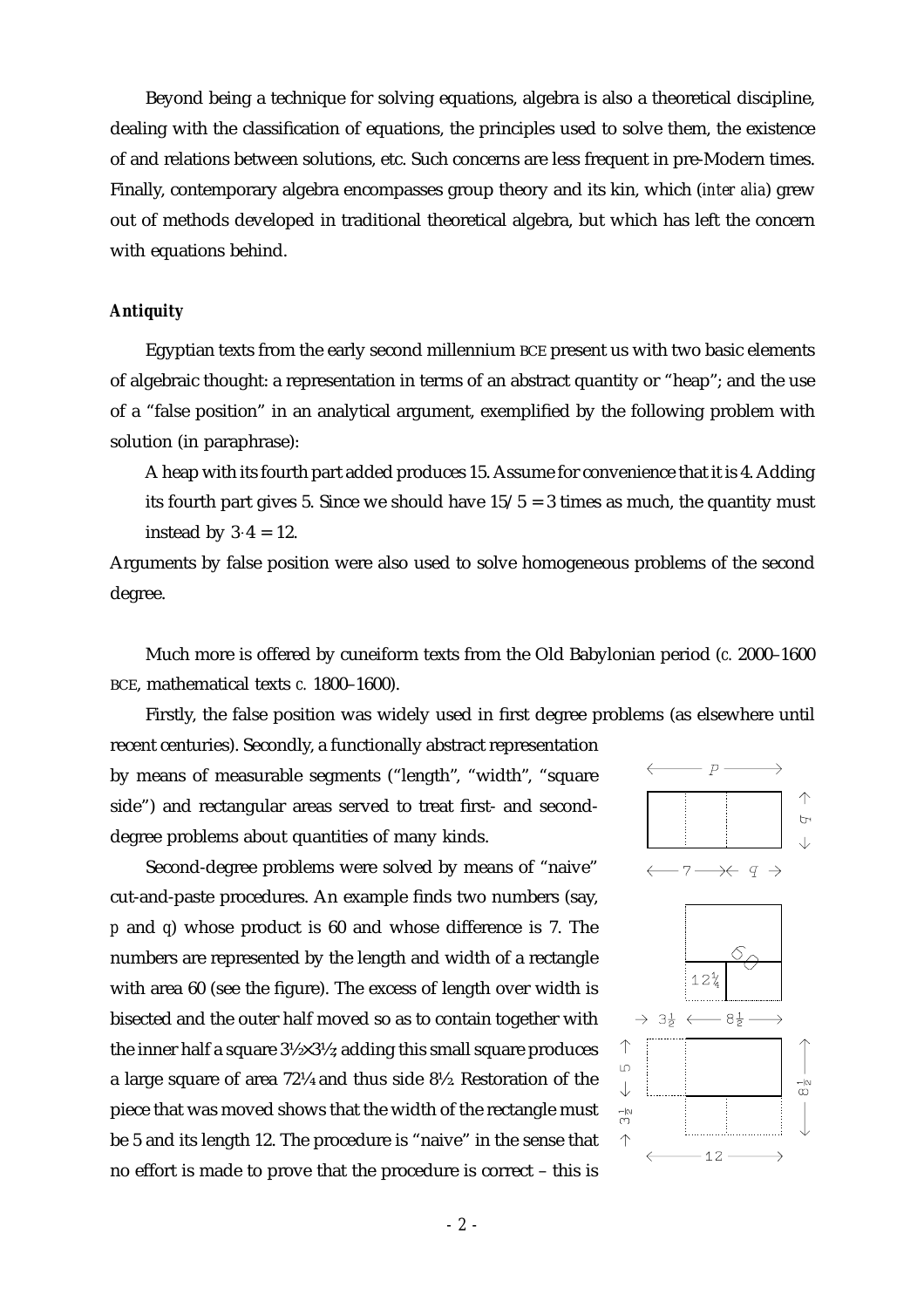"seen" immediately.

This problem corresponds to our system  $x-y = a$ ,  $xy = b$ ; the same geometric procedure was used to solve problems about square areas and sides corresponding to  $z^2 + m z = d$  and  $z^2 - nz = e$ , and a similar one for the geometric analogues of the system  $x+y = a$ ,  $xy = f$  and of the equation  $p z-z^2 = g$ . In non-normalized cases corresponding to the equation  $r z^2 + s z =$ *h*, a change of scale in one dimension was applied, corresponding to the transformation into  $(rz)^{2} + s(rz) = rh$ . When linear conditions corresponding to  $a \cdot x + b \cdot y = c$  are discussed, explicit terms for coefficients and contributions of the members may turn up. We also encounter twostep procedures corresponding to the change of variable *x'* = *ax*+*b*.

When areas or volumes were represented by segments, biquadratic and certain other higherdegree problems could be formulated and solved. Irreducible third-degree problems were attacked by means of a variant of the false position combined with factorization – which presupposed that an easily factorizable solution was known to exist (all algebraic problems were scribe school problems constructed backwards from the solution, no single problem above the first degree had any practical use).

The description of problems and procedures often employed words signs heavily. It has been claimed that these functioned as algebraic symbols, but since interpretation of the word signs depends on the total text, this cannot be the case (non-mathematical genres, indeed, used word signs just as much). However, certain standard phrases allowed the "nesting" of expressions, achieving part of what modern symbolism does by means of parentheses.

The original inspiration for this naive-geometric algebra appears to have come from lay practical geometers (surveyors etc.), among whom a small stock of geometric riddles circulated already in the late third millennium, remaining alive until the late Middle Ages: To find one side of a rectangle from the area and the other side; the sides from the area and their sum or difference; the side of a square from the sum of the area and one or all four sides, or their difference; the sides of two squares from the sum of or difference between the areas, and the sum of or difference between the sides; and a few more. Here, the same analytic naive-geometric procedures were used; but no coefficients beyond those appearing "naturally" appear, nor did the technique serve for representation. In this original context, the technique is thus not to be characterized as "algebraic".

The Old Babylonian social system collapsed around 1600 BCE, and the scribe school disappeared together with advanced algebra. The surveyors' tradition survived, however, and inspired a revival of school algebra in Babylonia after 500 BCE; in the Hellenistic age, its stock of riddles swelled, as can be seen in unmistakeable borrowings in Demotic, Indian and Greek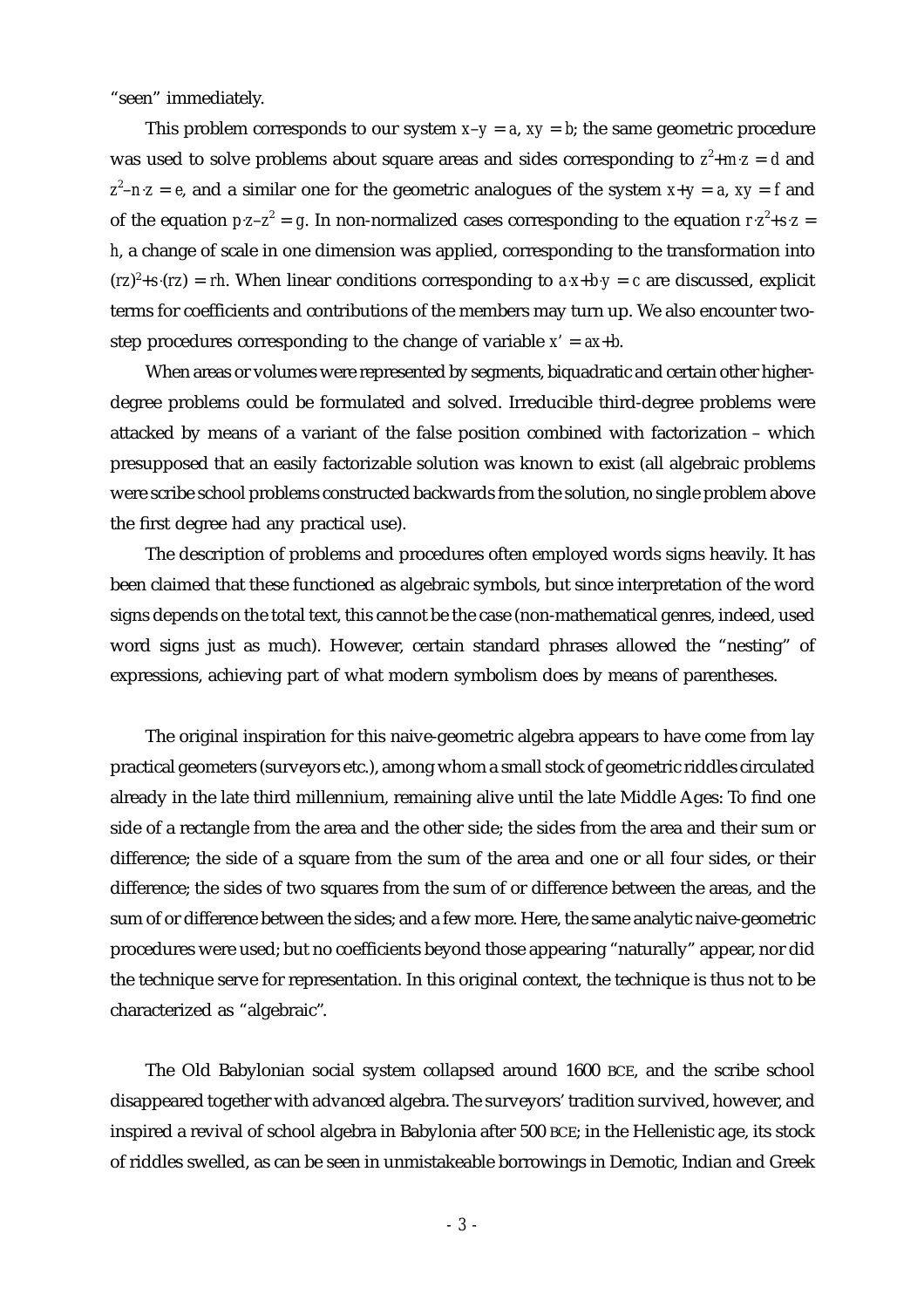practitioners' mathematics. More important, however, was its influence in Greek theoretical mathematics.

*Elements* II.5–6 correspond to the algebraic identity  $(\frac{x-y}{2})^2 + xy = (\frac{x+y}{2})^2$ . Similarly, propositions 1–3 correspond to  $p \cdot (q+r+...+t) = pq+pr+...+pt$ , 4 to  $(x+y)^2 = x^2+y^2+2xy (x+y)^2 = x^2+y^2+2xy$ , 7 to  $x^2 + y^2 = 2xy + (x-y)^2$ , 8 to  $4 \cdot \frac{x+y}{2} \frac{x-y}{2} = x^2 - y^2$ , 9 and 10 to  $x^2 + y^2 = 2 \cdot (\frac{x+y}{2})^2 + \frac{x-y}{2}$ . Propositions 5  $\frac{x-y}{2} = x^2 - y^2$ , 9 and 10 to  $x^2 + y^2 = 2 \cdot (\frac{x+y}{2})^2 + \frac{x-y}{2}^2$ and 6, moreover, allow finding the sides of a rectangle from the area and, respectively, the sum of or difference between the sides, 8 allows finding the sides of two squares from the difference between their areas and the sum or difference between the sides, 9 and 10 allow finding them from the sum of the areas and the difference between or sum of the sides.

Such implications of the theorems have been noticed since the Middle Ages. In the 1880s they were summed up by H. G. Zeuthen in the claim that the propositions constituted a *geometric algebra*, and the discovery around 1930 of Babylonian algebra (then interpreted as a numerical, not a geometrical technique) gave rise to O. Neugebauer's further assumption that they represented a translation of Babylonian results into geometric language. The discovery of the geometric nature of the Babylonian technique and of the continuity of the surveyors' tradition allows a reformulation of this thesis: *Elements* II.1–10 constitute a theoretical investigation of the basis of the age-old technique, of the conditions under which the procedures are justified, and of the identities which underlie the solutions – the diagram on which II.6 is based is indeed identical with the one shown about, with the only difference that Euclid does not move areas around but constructs them and demonstrates their equality.

The presence of the surveyors' tradition in the Greek orbit is confirmed by the appearance of some of its riddles in characteristic phrasing in several manuscripts belonging to the pseudo-Heronian corpus (put together in modern times as *Geometrica*).

The same manuscripts contain problems related in structure to the traditional riddles (to find a right triangle whose perimeter equals its area) but indeterminate and meant to be solved in integer numbers, seemingly via factorization and use of identities corresponding to *Elements* II.

Indeterminate algebra searching for rational solutions constitutes the main body of Diophantus's *Arithmetic* (only book I, consisting of pure-number translations of the surveyors' and other traditional mathematical riddles, is in part determinate). The beginnings are simple (e.g., II.8, to split a square number into the sum of two square numbers), but soon matters become intricate (e.g., V.18, to find three numbers whose sum is a square, so that each added to the cube of their sum is also a square). The formulation is syncopated, making use of specific abbreviations for the unknown and its powers, for subtraction (the sum is made by juxtaposition) and for the square root. Mathematicians of later ages have complained that the procedures are opaque and do not reveal the underlying basic ideas.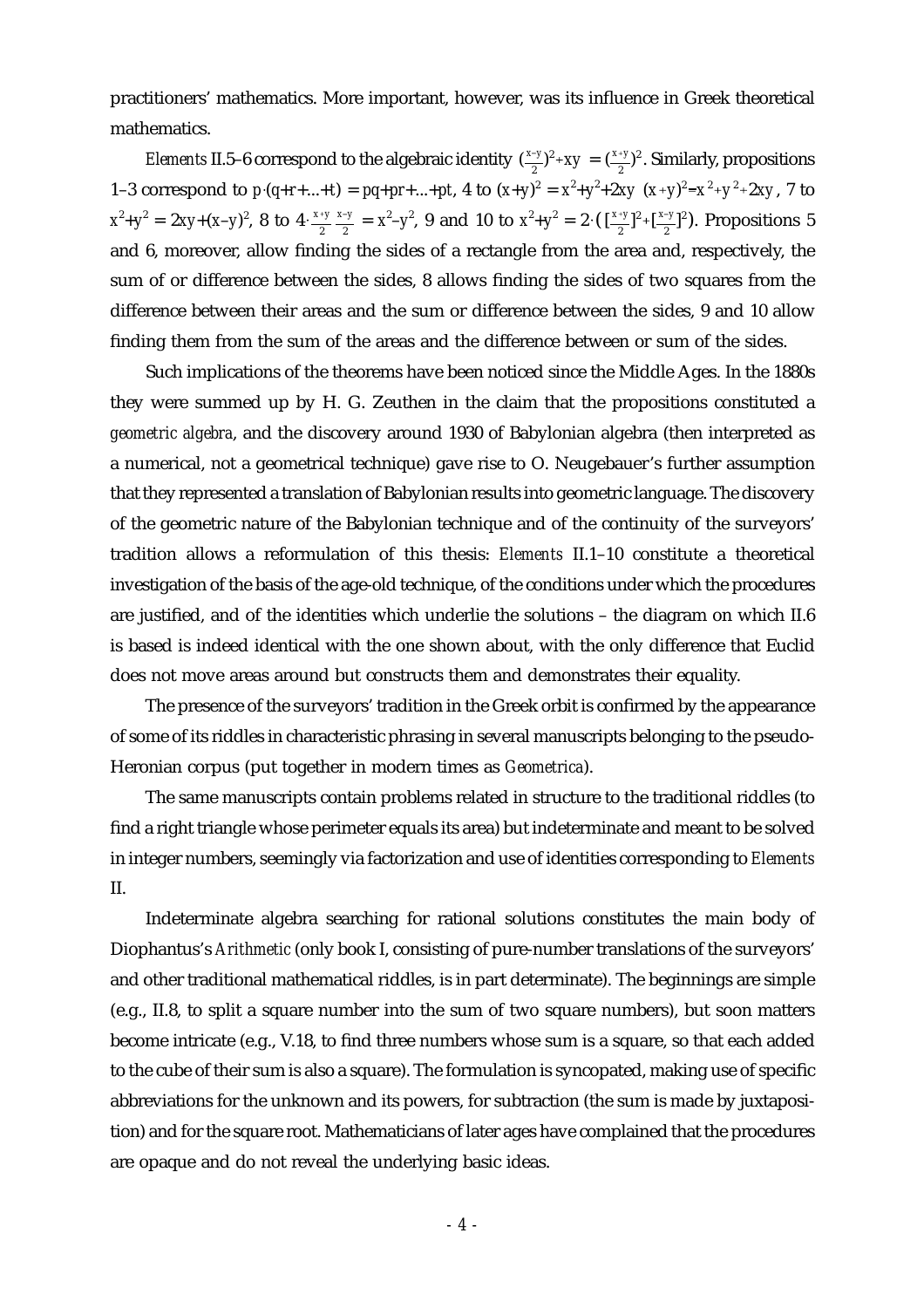Diophantus explains that his abbreviations belong to an established tradition within "theoretical arithmetic", which is confirmed by papyrological evidence. Passages in Plato's writings suggest that this tradition goes back to the fifth century BCE and was carried by an environment of practical calculators (but no evidence points toward a level much above Diophantus's book I combined with certain cubic problems).

The Indian Sulbasutra's from the mid-first millennium BCE, containing rules for altar constructions fulfilling sophisticated mathematical conditions, contain solutions to nonhomogeneous metro-geometric problems of the second degree; whether the solutions were found by any kind of algebraic argument is not clear, however. A few centuries later, on the other hand, it is likely that members of the Jaina community solved linear, quadratic and reducible higher-degree equations (the original texts are lost, but agreements between subjects cultivated in Jaina environments in late pre-Christian times and the contents of Mahāvīra's ninth-century *Ganita-sāra-saṅgraha* corroborate the assumption). Other evidence for early Indian algebra are a manuscript from Bakhshālī, probably a copy (with commentary) of a late ancient original, and the *Āryabhatīya* (499). Taken together, these sources show that the Near Eastern surveyors' tradition had reached India, both in the early and the Seleucid variant (Mahāvīra distinguishes); that intricate second-degree problems were solved currently, but in versions that seem independent of the surveyors' riddles (they mostly deal with magnitudes and their square roots, not with magnitudes and their squares or products); that equations could be organized in schemes (combined with abbreviations) in which operations were made algorithmically, meaning that a transition to symbolic algebra (though very different from ours, and not allowing nesting whence less productive) had taken place; and that astronomers, for purposes of correlating planetary movements with each other, treated indeterminate linear equations.

Even the Chinese first-century CE *Nine Chapters on Arithmetic* betray some familiarity with the Near Eastern metro-geometric algebraic tradition, whose impact however was modest. Fully autochthonous is the creation of a technique (quite similar to our matrix manipulations, and thus another transition to symbolic algebra) for reducing systems of several linear equations (widely circulating riddles, which Diophantus was to treat with different techniques in *Arithmetica* I).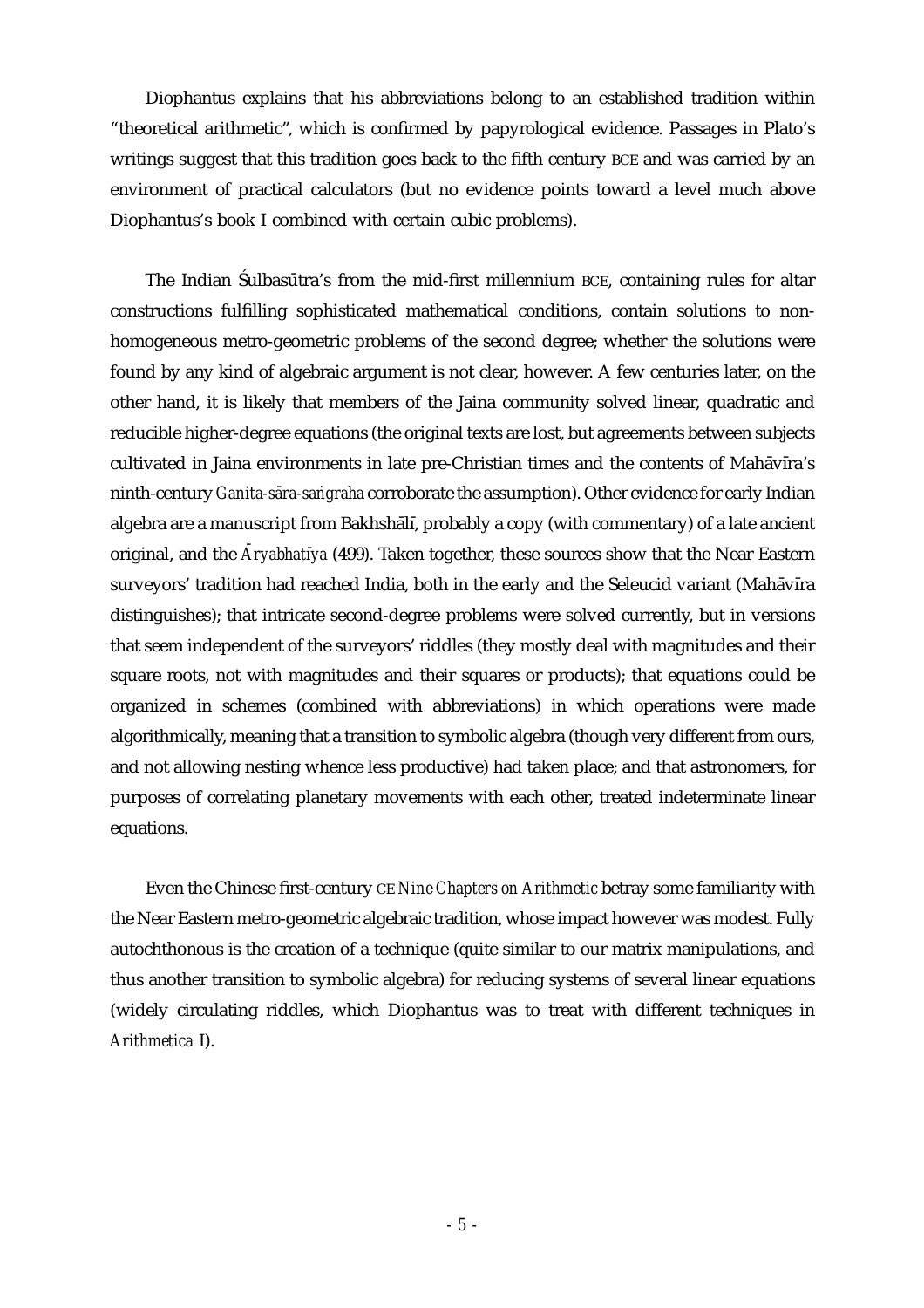## *Algebras of the mature Middle Ages*

The first surviving presentation of the technique from which our algebra developed and took its name is al-Khwārizmī's early ninth-century *Kitāb fi'l-jabr wa'l-muqābalah*, "Book on restoration and opposition" – according to al-Khwārizmī's preface a brief introduction to an existing art. In the wake of al-Khwārizmī's work, "restoration" came to designate the addition of a subtracted member on both sides of an equation, and "opposition" subtraction on both sides; originally, "restoration" appears also to have encompassed multiplicative completion, and "opposition" to have designated the formation of an equation or of its reduced form).

Pre-al-Khwārizmīan *al-jabr* consisted of two components, which may not have common origin. The core of *al-jabr* proper were fixed rules allowing the solution of equations dealing with a (monetary) possession (*mãl*, becoming *census* in Latin), its square root (*jidhr*, becoming *radix*) and a number of dirhams (a coin); negative numbers not being considered, three rules were needed for the simple cases with two members and three for the "mixed" cases. The style (the square root of property) and certain linguistic clues suggest a connection to Indian algebra, most likely through a common ancestor. In *al-jabr*, however, these monetary riddles had become a general representation for second-degree problems.

The *al-jabr*rules went together with a technique for rhetorical transformation of equations, in which the unknown magnitude was spoken of as "a thing" (Arabic *šay* , Latin *res*, Italian *cosa*), functioning like our *x*. Leonardo Fibonacci speaks of the technique as *regula recta* (referring to its analytical nature), and treats it independently of *al-jabr* and with examples that suggest a link to elementary Greek "calculators' algebra".

What made al-Khwārizmī's work pivotal was his introduction of (geometric) proofs for the *al-jabr* rules. The aim was no doubt to present the discipline in agreement with the already familiar Greek norms; the proofs themselves, however, were cut-and-paste proofs borrowed from the surveyors' tradition, only slightly adapted to Greek style.

This may have been a pedagogical advantage, but was deemed unsatisfactory by the slightly younger Thabit ibn Qurrah, major translator of Greek texts and a prominent mathematician on his own account. In a small treatise he supplied new proofs for the rules based on *Elements* II.5–6 without even mentioning his predecessor.

The following major Arabic algebraist was Abū Kāmil (*c.* 850 – *c.* 930). He glued the reference to *Elements* II.5–6 to the naive diagrams in the proofs, but added others that produced the *mal* directly and not the root, showing thus that this quantity could be understood as the an unknown in its own right. Much in Abū Kāmil's treatise on algebra repeats and expands what al-Khwārizmī had done, but it goes beyond this model in the use of other monetary units as names for auxiliary variables (probably a borrowing from current practice), in its unconstrained use of irrationals, and in the expanded operation with higher powers of the unknown in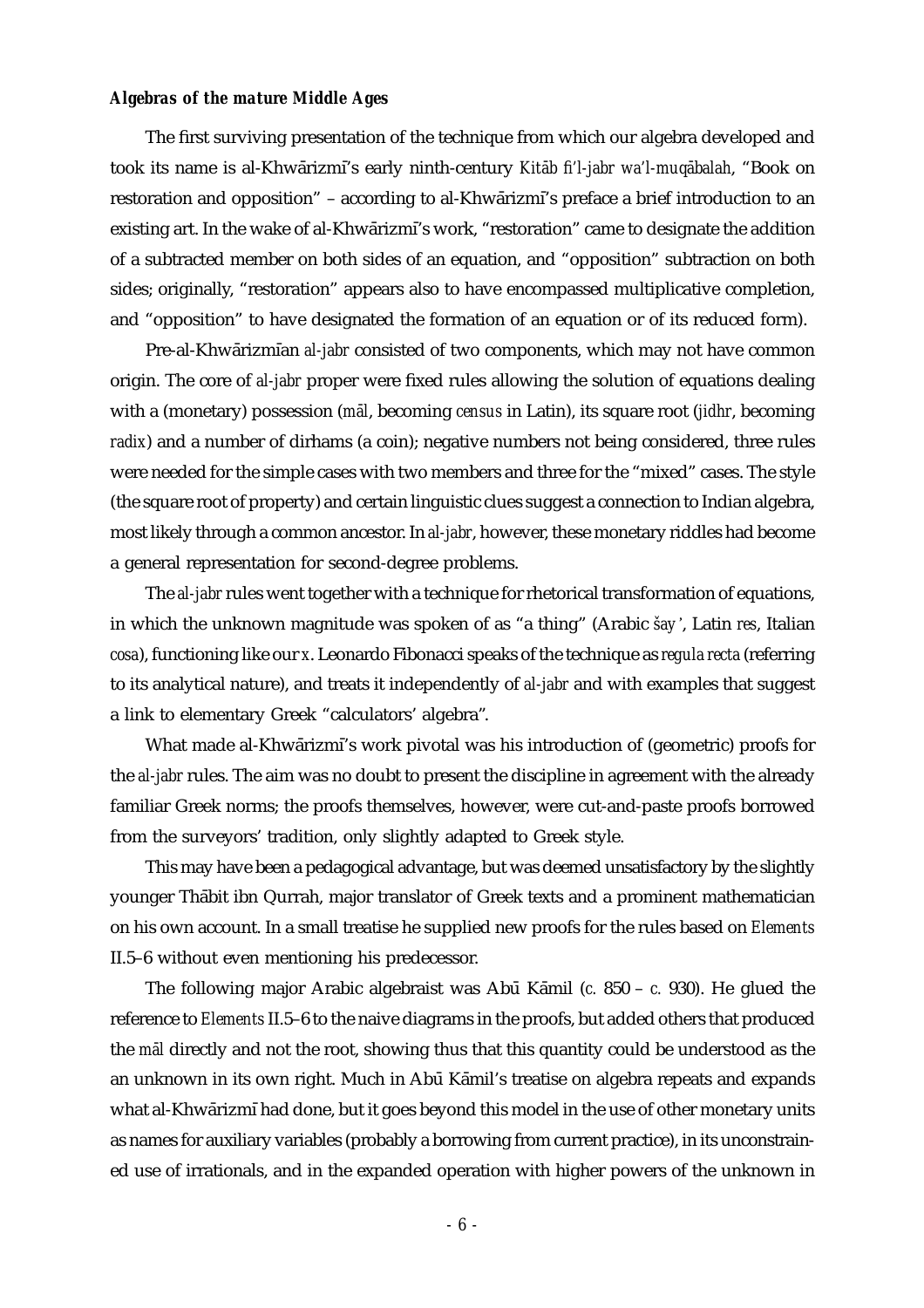biquadratic and other reducible problems. In one section he calculated the sides of the regular pentagon and decagon, elsewhere he investigates indeterminate problems of the first and second degree.

Around 1000, al-Karajī produced more striking innovations. His handbook presenting practitioners with "the sufficient about reckoning" (*al-Kāfi*) suggests (*inter alia* through its pre-al-Khwārizmīan use of "restoration" and "opposition") that his starting point was the "low", not the "scientific" al-Khwārizmī–Abū-Kāmil tradition. His major works (al-Fakhrī, al-Badī) demonstrate familiarity with this tradition as well as with the newly translated Diophantus, but go further by systematizing the treatment of reducible higher-degree equations; by applying the Euclidean theory of irrational magnitudes to number (and expanding it); by formulating an arithmetic of polynomials (including division and root extraction); and, in indeterminate analysis, by formulating principles where Diophantus had only given solutions.

All of this was developed further around the mid-twelfth century by al-Samaw'al, who also extended the notion of "subtractive" magnitudes into a concept of negatives ("subtractive 2" can only be subtracted; but "*n*–(–2)" is meaningfully interpreted as *n*+2). In order to represent polynomials, he invented a schematic symbolization similar to what was used in Indian algebra.

Already al-Bīrūnī and other astronomers had formulated the finding of the chord of a trisected angle (the kind of problem which the Greeks had solved by intersecting conic sections) as a cubic equation, solving it however by numerical, not by algebraic methods. In the context of a full classification of equations until the third degree (14 of which are irreducible cubics), al-Khayyāmī (*c.* 1100) made the reverse step and solved cubic equations by means of intersecting conic sections, identifying also the cases that were not solvable (in positive numbers) and some of those that have several solutions. Certain solutions of this kind had already been obtained by al-Khāzin (d. *c.* 965) and others, as al-Khayyāmī relates.

Developments of a different kind occurred in the Maghreb in the twelfth to fifteenth century, carried by a teacher-student network dense enough to be regarded as a "school" (and indeed organized as a teaching *system* and linked to mosque and madrasah teaching). Its algebra, as evidenced by its neglect of geometrical proofs, was basically in pre–al-Khwārizmīan style. Its essential innovation with regard to the "low" fundament was the development of abbreviations for both unknowns and their powers and for operations; seemingly, this systematic syncopation inspired parallel developments in Italian algebra, ultimately leading to the development of modern symbolic algebra.

In India, astronomers from Brahmagupta (598–*c.* 665) to Bhaskara II (1114–*c.* 1185) followed the lead of Āryabhata I, associating expositions of mathematics with astronomical treatises. The solution of indeterminate linear equations remained an important topic, but Brahmagupta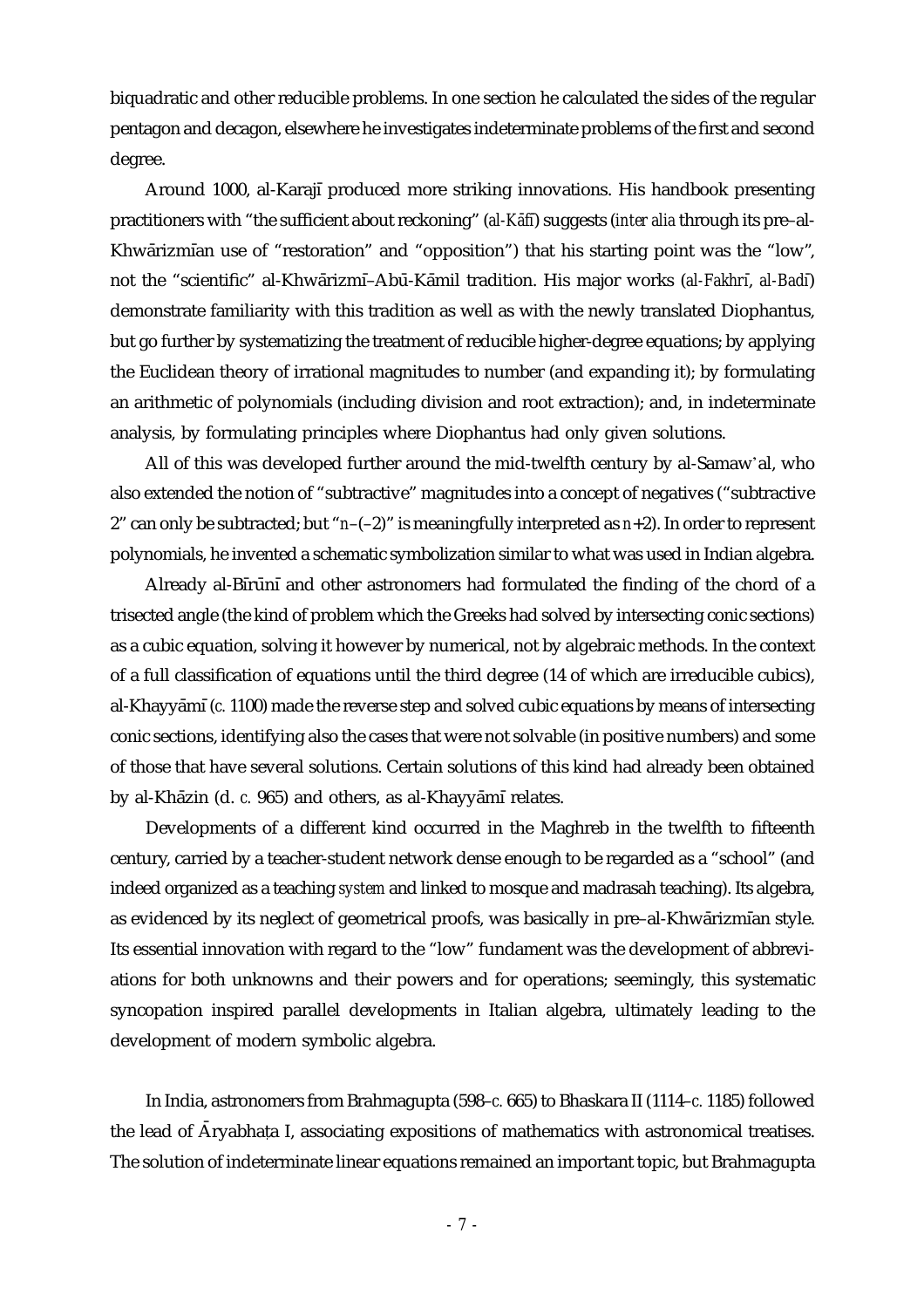also took up the study of the equations  $Nx^2 \pm c = y^2$  (Pell equations), and showed how from one solution (found by trial and error) others can be produced. Bhaskara II formulated a general method. To judge from Brahmagupta's exposition, the pretext was artificial astronomical computation, and the purpose the display of professional skill.

In China, the level of mathematics declined in the later first millennium. Between 1247 and 1304, however, a number of works introduce a sophisticated polynomial algebra, working with up to four variables and until degree 14, representing polynomials in a positional notation and solving equations by a procedure seemingly inspired by algorithms for root extraction (the "Horner-Ruffini method"): an approximate solution is found, a new equation for the remainder is derived, to which again an approximate solution is found, etc.

## *Latin Europe*

Al-Khwārizmī's *Algebra* was translated twice into Latin in the twelfth century, first by Robert of Chester and next by Gerard of Cremona. The riddles of the surveyors' tradition became available through Gerard's translation of an Arabic work on mensuration, the *Liber mensurationum*, and to some extent through Plato of Tivoli's translation of Savasorda's *Collection on Mensuration*.

The echo was faint – the curriculum of the schools had no space for algebra. However, Gerard's translations were used (at times copied *verbatim*) by Leonardo Fibonacci in his *Liber abbaci* (1202, revised 1228) and *Practica geometrie* (1220) together with much material he had found in Islamic territory. The chapter of *Liber abbaci* dealing with "algebra et almuchabala" proves the rules for the mixed cases in ways reminding of Thabit's but possibly created independently (one, "naive", seems inspired by *Elements* II.4 and does not copy al-Khwārizmī). The level and contents of problems are comparable to those of Abū Kamil (who was only translated in the fourteenth century, without generating any response) and (in his use of the Euclidean theory of irrationals) of al-Karajī. Earlier in the work, rhetorical first-degree algebra is used under the name *regula recta*.

Leonardo was linked to the Italian urban patriciate and to the philo-Arabic Hohenstaufen court. The contemporary university mathematician Jordanus de Nemore (probably active in Paris somewhere between 1210 and 1240) responded differently to the challenge of Arabic algebra. Strongly attached to the metatheoretical ideals of Greek mathematics, and acknowledging that algebra dealt with *number*, he wrote a treatise *On given numbers* that was related to his *Elements of Arithmetic* much as Euclid's *Data* were related to the *Elements* of geometry. It consists of theorems of the form "If certain arithmetical combinations of certain numbers [e.g., their difference and product] are given, then the numbers themselves are given".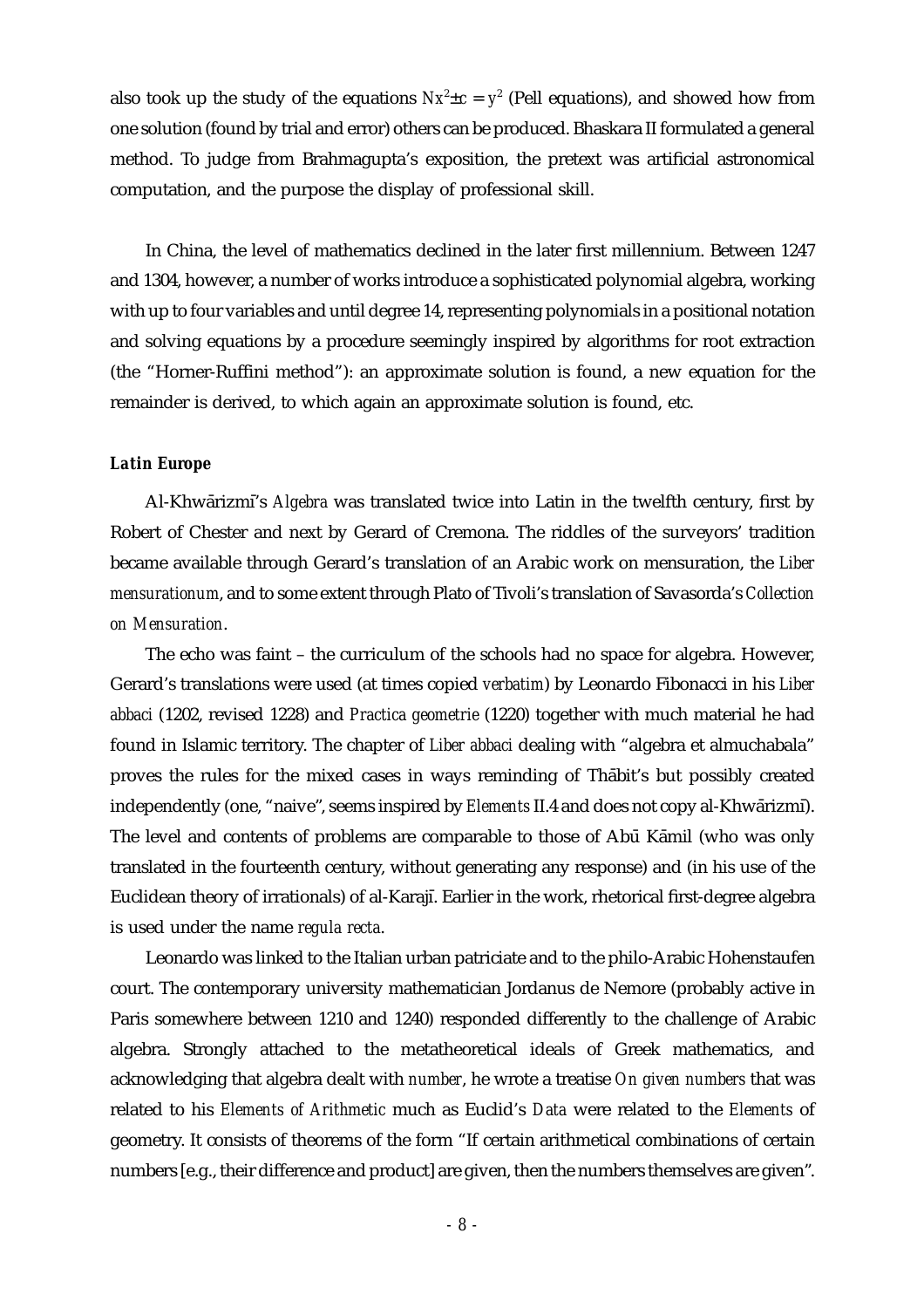It thus does not teach the technique of solving equations (often it merely reduces a case to another previous dealt with), and does not mention algebra at all; it is a theoretical investigation of solvability. However, the theorems are illustrated by numerical illustrations, and these are often unmistakeably borrowed from the Arabic tradition.

Jordanus's proofs are arithmetical and general, not based on numerical examples. This was possible because he represented numbers by letters (a technique he had probably developed when proving the validity of the algorithms for calculating with Arabic numerals in an earlier work, and also used in his *Elements of Arithmetic*). Since the outcome of every operation is designated by a new letter (thus "the quadruple of *d*" immediately becomes *f* ), this should not be mistaken for a symbolic algebra; the letters serve the same purpose as the segments used by Euclid in *Elements* VII–IX.

Leonardo represents numbers in the same way in a few problems and alternative procedures that may have been added in the revision from 1228. Oresme and Peurbach also refer to Jordanus's *Data* and betray to have understood its particular aim; but apart from that it had no perceptible influence.

Leonardo's *Liber abbaci* was embraced by the emerging "abbacus school", in which Italian merchant youth was trained in practical arithmetic – but only its elementary parts, not the algebra. When eventually taking up the subject, the school adopted it via different channels.

The first influential *abbaco* treatise containing algebra was apparently written by one Jacopo of Florence in Montpellier in 1307; apart from the term *censo* for the second power, it shares nothing with the Latin predecessors. Containing no Arabisms, it must draw on a tradition that was already established – most likely in Provençal-Catalan area, from which however no evidence before the fifteenth century has been traced.

Jacopo's algebra is in the "low" Arabic style, as evidenced for instance by the absence of geometric proofs and by the way "restoration" and "opposition" are used (the latter appears as "putting equal to"). It contains correct rules (but no problems) for reducible cubics and quartics, and not the slightest trace of syncopation.

Within two decades, Jacopo had spurred a surprising development (detailed verbal agreements demonstrate that Jacopo was in fact the starting point). Pure-number problems were created as illustrations of the higher-degree rules, and examples and non-valid rules for non-reducible cubics and quartics were produced and transmitted; they proliferated and remained alive throughout the fifteenth century. The reason is double: the *abbaco* masters used them to impress their public and the municipal authorities that might employ them; and solutions contained intricate expressions involving roots, whence fallacies were difficult to expose.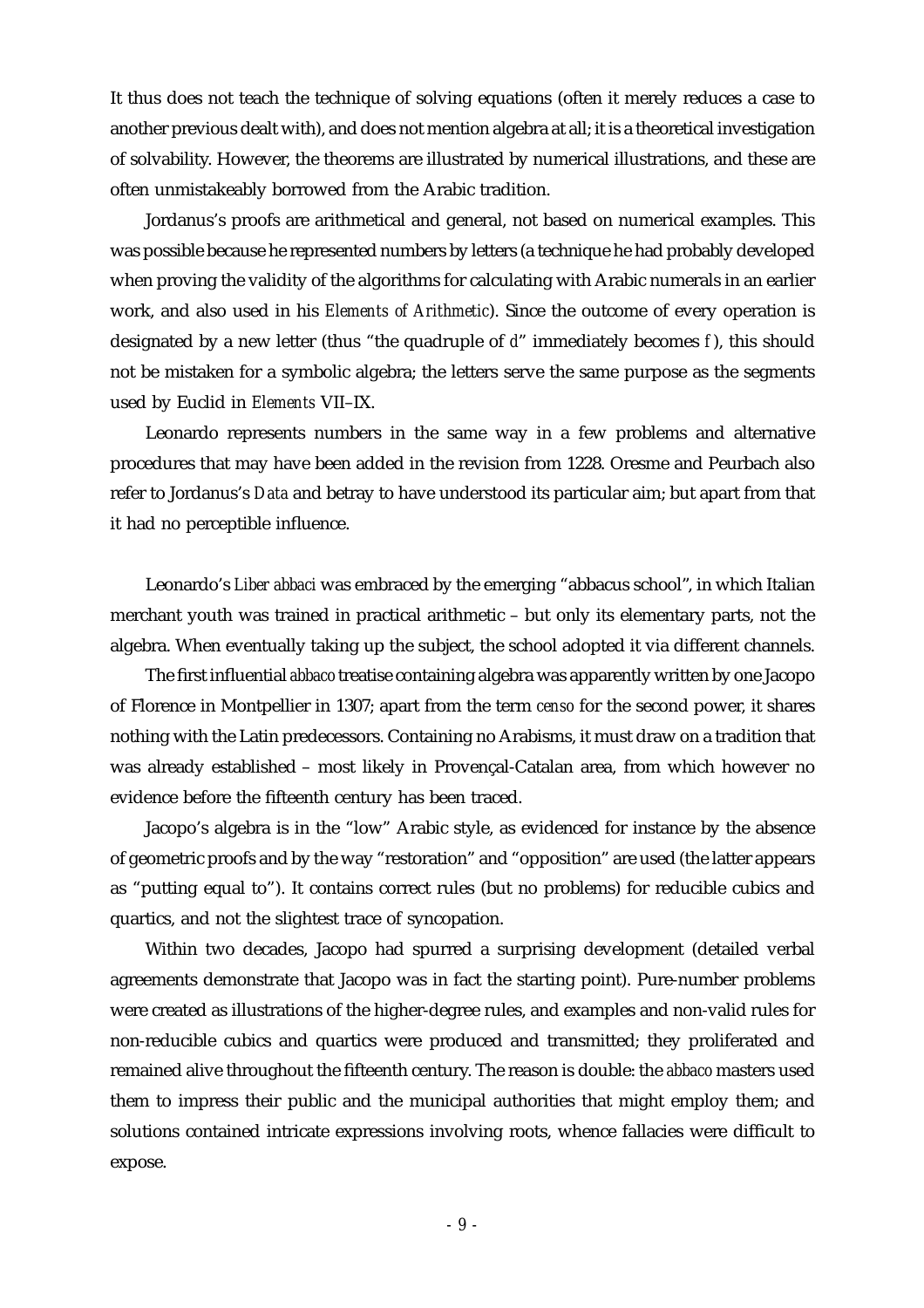Ongoing contacts to the Maghreb area are likely to be responsible for the introduction of syncopation, for the increasing operation with subtractive quantities, and for the first hints of symbolization (fractions containing polynomials in the denominators and subjected to crossmultiplication, schemes for the arithmetic of polynomials). In the fifteenth century, geometrical proofs were gradually taken up – in part borrowed from Leonardo, in part coming from al-Khwārizmī, in part from the surveyors' tradition, in part independent.

In 1494, algebra went into print, constituting part of Luca Pacioli's *Summa de arithmetica, geometria, proportioni: et proportionalita*. The wording of the rules and many problems are borrowed from the *abbaco* tradition, but geometrical proofs copied from Leonardo form the theoretical basis. Moreover, Luca has discovered that the widely circulating solutions to the non-reducible higher-degree problems were false; restricts himself to giving solutions to the reducible cases; and points out that the others have not been solved so far.

During the fifteenth century, a parallel to the *abbaco* tradition existed in Provencal area but under the name of *algorism*. It has been supposed to be borrowed from Italy, and interactions were certainly present; however, the work of Jacopo of Florence (which indeed goes under the same name) suggests an independent and earlier origin. Towards the mid-sixteenth century, Italian *abbaco* algebra was adopted by the German *Rechenmeister* under the name of *Coß* (from Italian *cosa*). This was the source of Robert Recorde's treatment of "the coßike practise" in *The Whetstone of Witte* (1557).

#### *The transition phase*

The solution of these irreducible third- and fourth-degree cases became pivotal in the transition to modern algebra. The first step was made around 1515 by Scipione del Ferro, who discovered how to solve the case "cube and roots equal to number". He communicated the rule to his pupils, one of whom used it in a public disputation with Niccolò Tartaglia in 1535 (though the solution was no longer fake, it served the same career purpose as before). Tartaglia managed to find the solution and was persuaded to disclose the rule to Gerolamo Cardano (according to his own account under oath of secrecy, according to Cardano's disciple Ludovico Ferrari without such conditions). When Cardano was informed about del Ferro's earlier discovery he felt free to publish (crediting both del Ferro and Tartaglia) in the *Ars magna*.

He published not only the rule for the case in question (and for the related case "cube equal to roots and number", which he may also have received from Tartaglia), but also gave geometric proofs. The proof for the latter case can be summarized as follows in modern symbolism. The equation is  $x^3 = 3px+n$ . We represent  $x^3$  by a cube (see the figure), express *x* as a sum  $x = u+v$ , and dissect the cube into 5 pieces corresponding to the transformation  $x^3 = (u+v)^3 =$  $u^3 + v^3 + 3uv \cdot (u + x) = (u^3 + v^3) + 3uv \cdot x$  (one of the three pieces *uv* x is shown separately). If  $u^3 + v^3 =$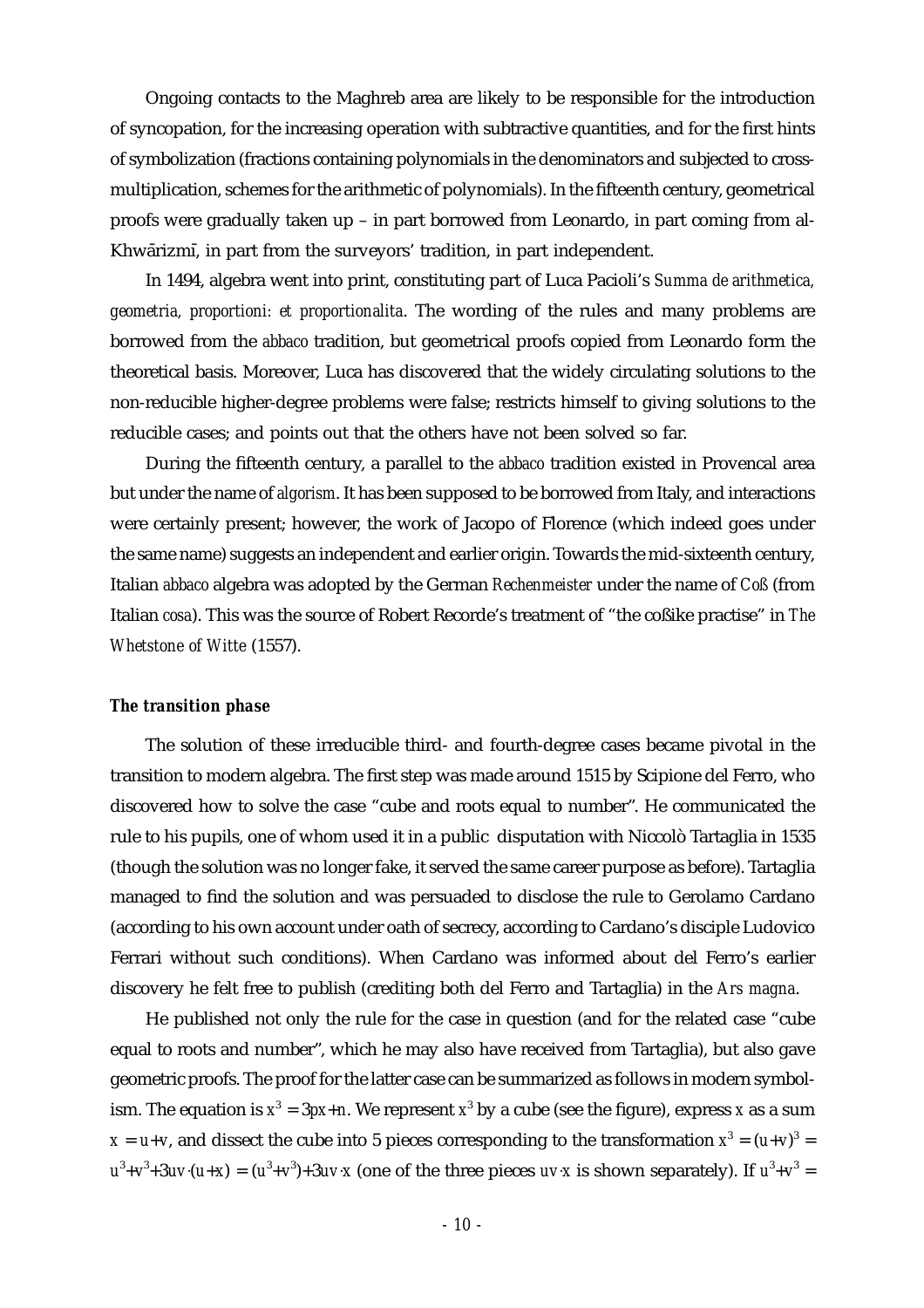*n*,  $uv = p$  (whence  $u^3 \cdot v^3 = p^3$ ),  $x = u + v$  will fulfil  $x^3 = u$ 3*px*+*n*.

Now, the problem  $r \cdot s = A$ ,  $r + s = b$  was familiar in the *abbaco* tradition, from *Elements* II.5, and was part of the surveyors' stock since millennia. Its solution is

$$
r = \frac{b}{2} + \sqrt{(\frac{b}{2})^2 - A}
$$
,  $t = \frac{b}{2} - \sqrt{(\frac{b}{2})^2 - A}$ .



Substituting  $p^3$  for A, *n* for *b*, and finding *u* and *v* from  $u^3$  and  $v^3$ , we get

$$
X = U + V = \sqrt[3]{\frac{n}{2} + \sqrt{(\frac{n}{2})^2 - p^3}} + \sqrt[3]{\frac{n}{2} - \sqrt{(\frac{n}{2})^2 - p^3}}.
$$

This might have been nothing but an ingenious but traditional solution to a traditional problem, had it not been accompanied by other novelties. Firstly, *all* the cubic cases are solved (the case  $x^3 + px = n$  analogously, the others by transformation into this or the previous one), the necessary transformations being proved by Euclidean geometry. Secondly, Cardano operated without difficulty with negative quantities and solutions (though considering them "fictitious"), which allowed him to clarify the relation between the sets of solutions to related equations and between different solutions to the same problem (and led him to the notion of coinciding solutions). Thirdly, he applied the theory of irrationals in order to find conditions which solutions would have to fulfil.

Also contained in the book is a discovery made by Ferrari: that the complement to be added to a quartic in order to transform it into a biquadratic (and thus solve it) can be determined by means of a cubic equation.

A curiosity is Cardano's introduction of imaginary and complex solutions – regarded, respectively, as "a second kind of false" solution (the negatives being the first) and as "completely false". He may possibly have been provoked to think about these because they occur in some of the solutions to cubics (e.g., in the above, if  $p^3 > (n \neq 2)^2$ ); but he does not say so, and the example through which he introduces them is the corresponding second-degree problem,  $r + t = 10$ ,  $rt = 40$ .

In 1572, *L'algebra* of Bombelli was published. Its declared aim was to put into intelligible shape what had so far been written confusedly on the subject – not least by Cardano.

Part of this clarification consisted in the introduction of new symbols. Cardano's style had been purely syncopated –  $\sqrt[3]{42+\sqrt{1700}}$   $\sqrt[3]{42-\sqrt{1700}}$ –2 appears as "R. V. cubica 42. p. R. 1700 p. R. V. cub. 42 m. 1700 m. 2" – "p." representing "più", "m." "meno", "R." "radice", and "V."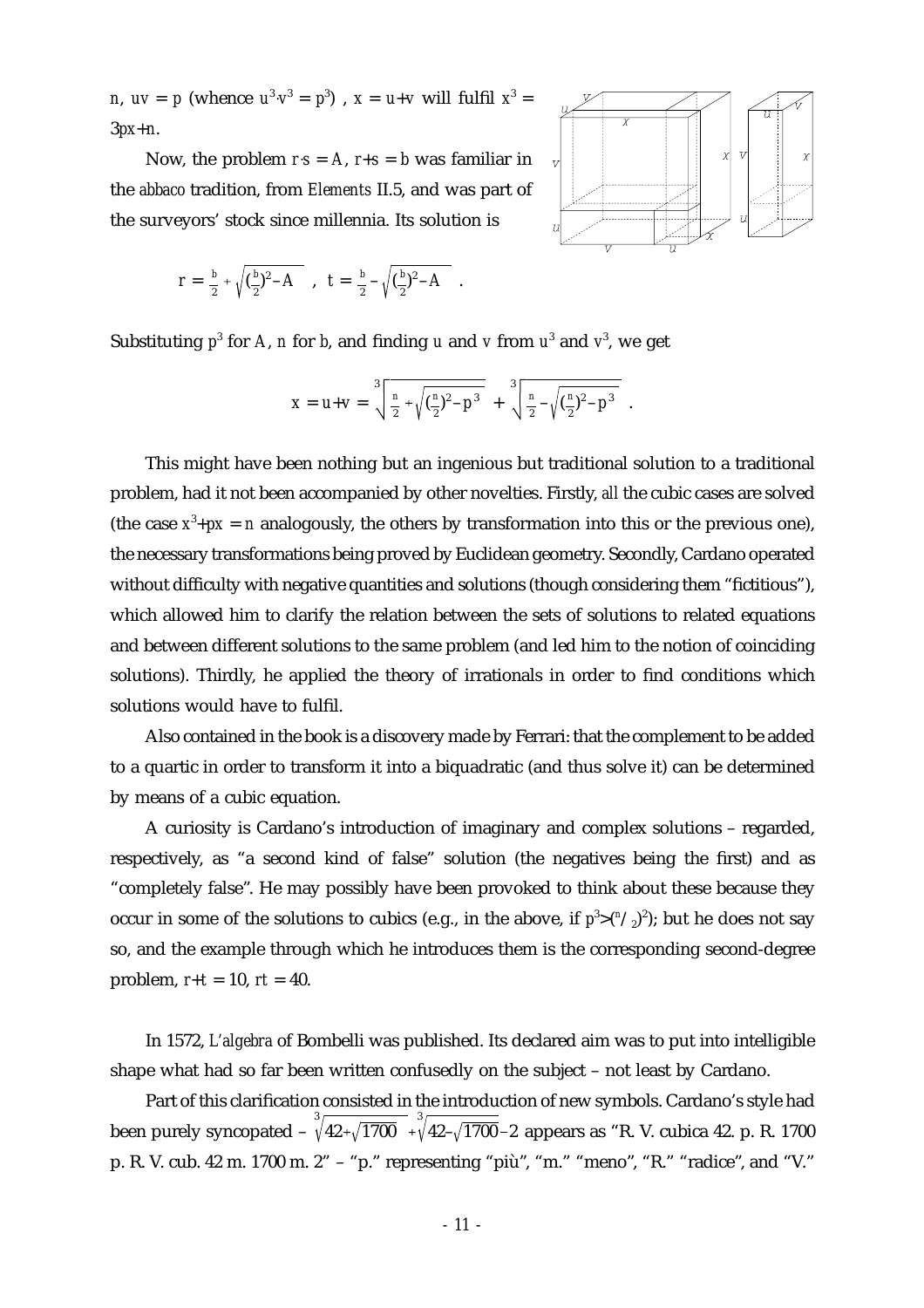indicating that the root is taken of two members. Bombelli introduces algebraic parentheses (written  $\vert ... \vert$ , and used for multiple nesting) and an arithmetical notation for powers, in which <sup>*n*</sup> represents our *x*<sup>n</sup>. Both devices constitute steps toward symbolization. He had been preceded in part by Nicolas Chuquet in the *Triparty* (*c.* 1480), the culmination of the Provencal tradition, but Chuquet's notations were uninfluential.

Bombelli also invented new geometrical constructions "in a plane surface" though "by means of instruments" (not compass and ruler only) that showed the existence of solutions to the cubics even in cases where Cardano's formulas gave them only in the form  $\sqrt[3]{a+b\sqrt{-1}}$  +  $\sqrt[3]{a-b\sqrt{-1}}$  . These solutions also made him take up the study of imaginary numbers (designating them "più di meno" and "meno di meno", respectively  $a\sqrt{-1}$  and  $-a\sqrt{-1}$ ) and their arithmetic. He does not refer to Cardano's modest beginnings, and successive work on complex numbers was derived from Bombelli, not Cardano.

Jens Høyrup

#### *Bibliography*

A collective work presenting Babylonian, ancient Egyptian, Greek, Islamic, Latin and later European algebra and algebraic modes of thought is:

Erhard Scholz, (ed.), *Geschichte der Algebra. Eine Einführung.* (Lehrbücher und Monographien zur Didaktik der Mathematik, Band 16). Mannheim etc.: B. I. Wissenschaftsverlag, 1990.

[A revised English translation is under way at Oxford University Press]

The latest large-scale presentation of ancient Egyptian mathematics, including its quasi-algebraic features, is:

Marshall Clagett, *Ancient Egyptian Science. A Source Book*. Volume III. *Ancient Egyptian Mathematics*. (Memoirs of the American Philosophical Society, 232). Philadelphia: American Philosophical Society, 1999.

An analysis of Old Babylonian algebra as a naive-geometric technique together with a relatively broad account of the surveyors' tradition is found in

Jens Høyrup, *Lengths, Widths, Surfaces: A Portrait of Old Babylonian algebra and its kin*. (Studies and Sources in the History of Mathematics and Physical Sciences). New York: Springer, 2002.